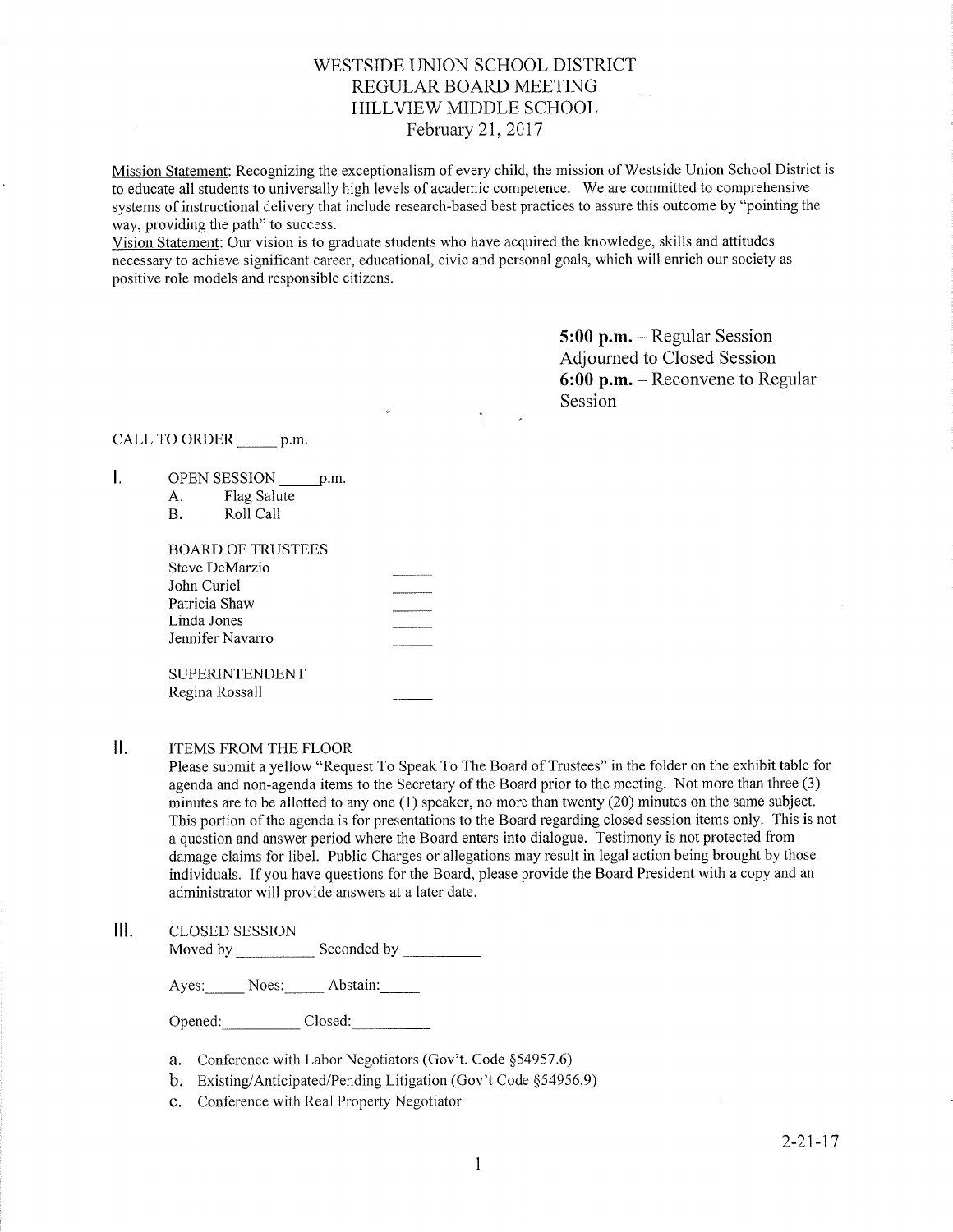- d. Public Employee Discipline/Dismissal/Release/Appointment (Gov't Code \$54957)
- e. Pupil Personnel (Ed Code 35146 and 48918)
- IV RECONVENE TO OPEN SESSION AT p.m.
- V. REPORT OF CLOSED SESSION ACTION
- VI PRESENTATIONS None

#### vil HEARING SESSION/STAFF REPORTS

- A. Board Comments
- B. Staff Reports
	- 1. Assistant Superintendent Administrative Services
	- 2. Assistant Superintendent Educational Services
	- 3. Deputy Superintendent
	- 4. Superintendent

# Vlll. PERSoNALAPPEARANCES

- A. Westside Union Teachers Association Representatives
- B. California School Employees Association Representatives C. Parent Teacher Association Representatives
- 
- D. West Antelope Valley Educational Foundation Representatives

#### $IX.$ ITEMS FROM THE FLOOR

Please submit a yellow "Request To Speak To The Board of Trustees" in the folder on the exhibit table for agenda and non-agenda items to the Secretary of the Board prior to the meeting. Not more than three (3) minutes are to be allotted to any one (l) speaker, no more than twenty (20) minutes on the same subject. This is not a question and answer period where the Board enters into dialogue. Testimony is not protected ffom damage claims for libel. Public Charges or allegations may result in legal action being brought by those individuals. If you have questions for the Board, please provide the Board President with a copy and an administrator will provide answers at a later date.

### PUBLIC HEARING None X.

#### BUSINESS SESSION XI

A. Organizational/Governance 1. Agenda Moved by Seconded by Seconded by Seconded by Seconded by Seconded by Seconded by Seconded by Seconded by Seconded by Seconded by Seconded by Seconded by Seconded by Seconded by Seconded by Seconded by Seconded by Seconded To approve the Agenda of the Regular Meeting of February 21,2017 Ayes: Noes: Abstain: Actions proposed for the Consent Calendar, are items with adopted policies and Iteml Goal # Items 2a -2g

 $2 - 21 - 17$ 

approved practices of the District and are deemed routine in nature. They will be acted upon in one motion, without discussions, unless members of the Board request an item's removal. The item will then be removed from the motion to approve and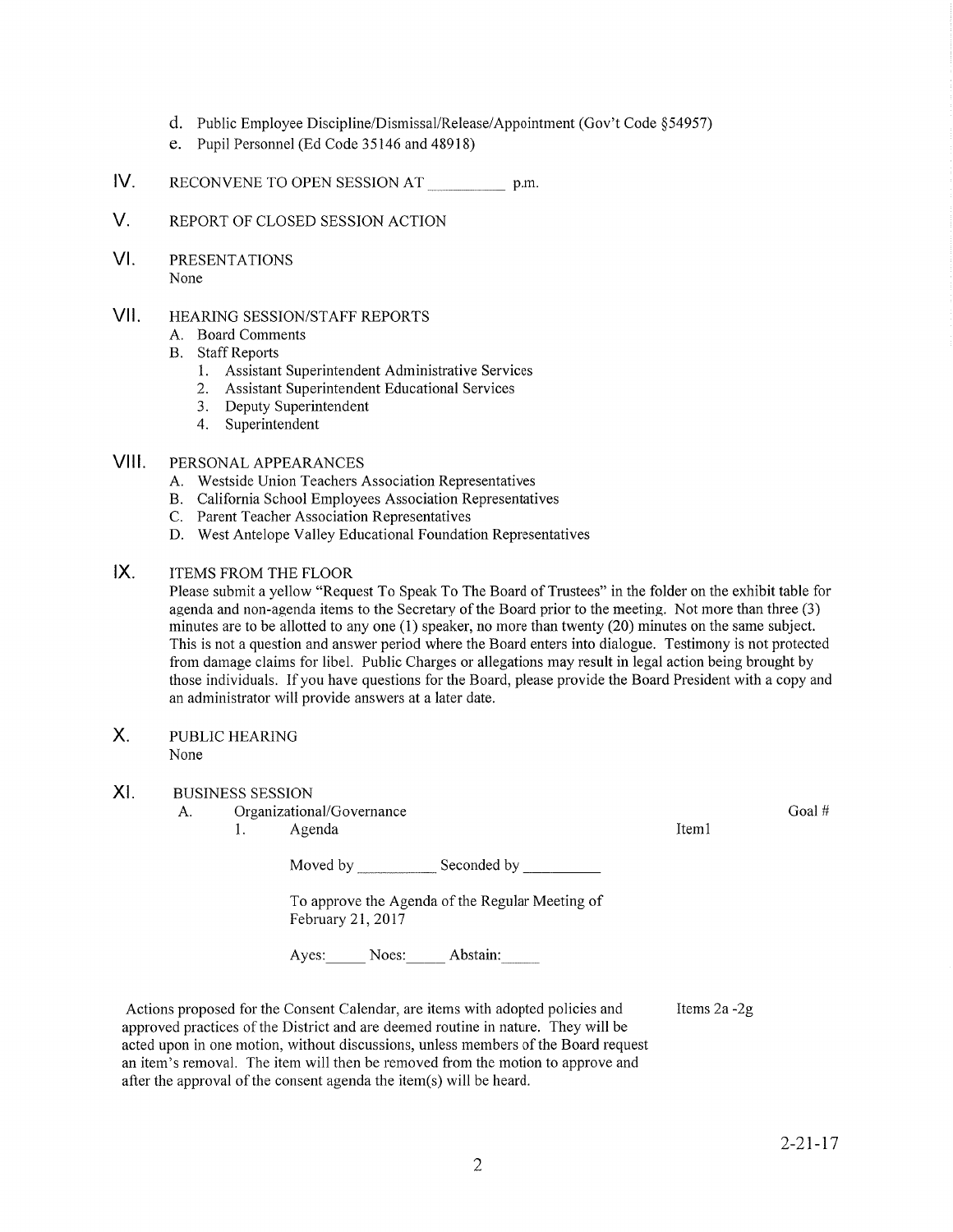| 2. | Consent<br>Minutes of the Regular Meeting on February 14, 2017<br>a.<br>Fundraising Authorization<br>b.<br>Overnight Field Trip<br>c.<br>Personnel Report<br>d.<br>Purchase Orders<br>e.<br>Consultant/Contract Schedule<br>f.<br>Conference/Workshop Schedule<br>g.<br>Approval of the Consent Items as presented.<br>Ayes: Noes: Abstain:                                |        |
|----|----------------------------------------------------------------------------------------------------------------------------------------------------------------------------------------------------------------------------------------------------------------------------------------------------------------------------------------------------------------------------|--------|
| 3. | Board Bylaws<br>BB 9300, Governance<br>٠<br>BB 9310, Policy Manual<br>٠<br>BB/AR 9311, Board Policies<br>٠<br>BB 9312, Board Bylaws<br>٠<br>BB 9313, Administrative Regulations<br>BB 9314, Suspension of Policies, Bylaws,<br>Administrative Regulations<br>Approval of the first reading of Board Bylaws and<br><b>Administrative Regulation</b><br>Ayes: Noes: Abstain: | Item 3 |
| 4. | Exhibit 5132, Cottonwood Uniform Policy<br>Moved by _______________ Seconded by ____________<br>Approval of the second and final reading of Exhibit 5132,<br>Cottonwood Uniform Policy<br>Ayes: Noes: Abstain:                                                                                                                                                             | Item 4 |
| 5. | Discussion Item<br><b>Board Governance</b>                                                                                                                                                                                                                                                                                                                                 | Item 5 |
| 6. | <b>Educational Services</b><br>Revised Board Policies and Administrative Regulations:<br>BP/AR 5145.3, Nondiscrimination/Harassment<br>BP/AR 5145.7, Sexual Harassment                                                                                                                                                                                                     | Item 6 |

Goal  $\#$ 

Moved by \_\_\_\_\_\_\_\_\_\_\_\_\_ Seconded by

B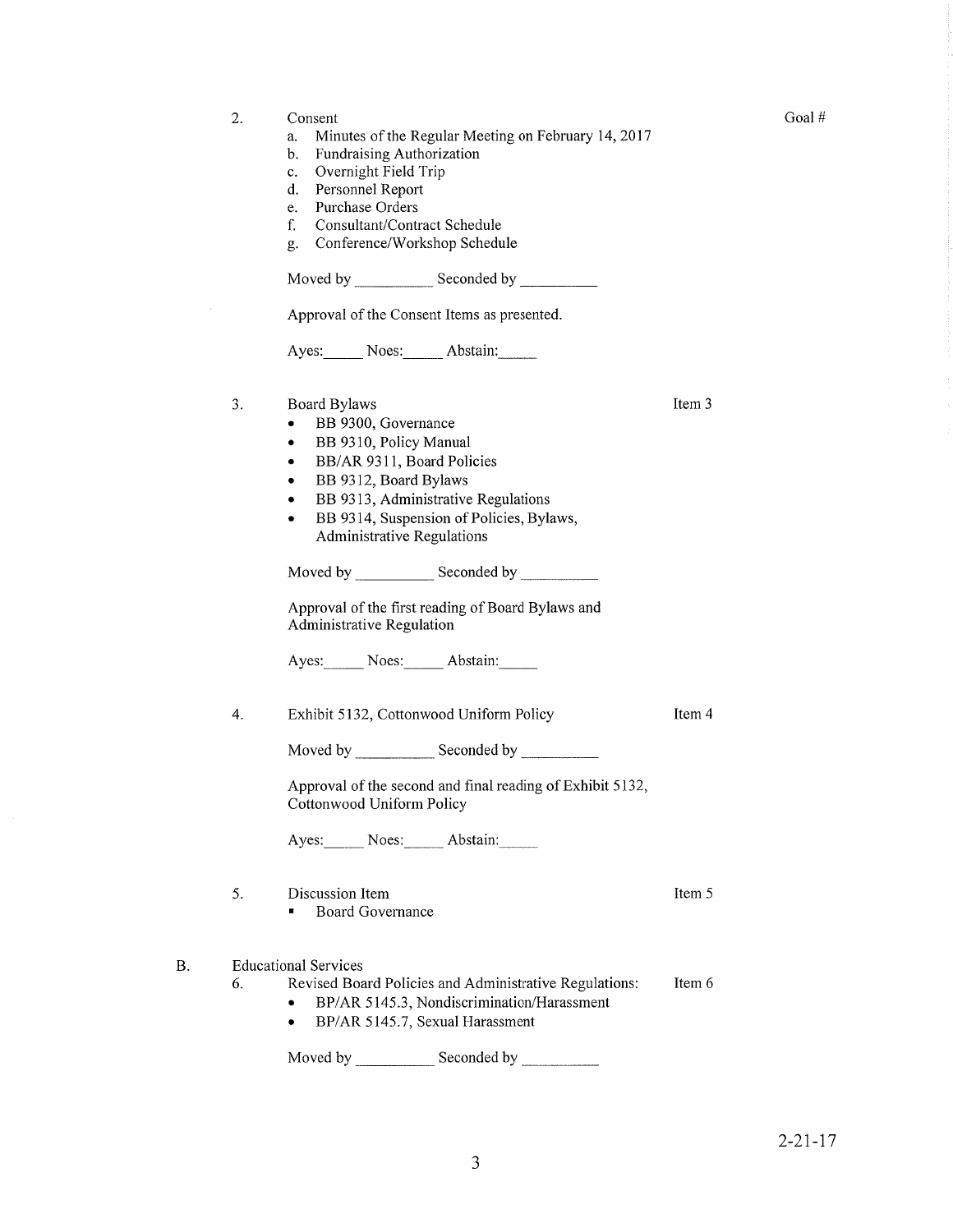|       |                                                                                                                                                                                              | Approval of the second and final reading of the Revised<br>Board Policies and Administrative Regulations |                                                                                                                                                                    |                      |  |  |  |        |  |
|-------|----------------------------------------------------------------------------------------------------------------------------------------------------------------------------------------------|----------------------------------------------------------------------------------------------------------|--------------------------------------------------------------------------------------------------------------------------------------------------------------------|----------------------|--|--|--|--------|--|
|       |                                                                                                                                                                                              |                                                                                                          |                                                                                                                                                                    | Ayes: Noes: Abstain: |  |  |  |        |  |
|       | C.<br>Personnel<br>Item 7<br>7.<br>Provisional Intern Permit (PIP)                                                                                                                           |                                                                                                          |                                                                                                                                                                    |                      |  |  |  |        |  |
|       |                                                                                                                                                                                              |                                                                                                          |                                                                                                                                                                    |                      |  |  |  |        |  |
|       |                                                                                                                                                                                              |                                                                                                          |                                                                                                                                                                    |                      |  |  |  |        |  |
|       |                                                                                                                                                                                              |                                                                                                          | Approval of the Provisional Intern Permit (PIP)                                                                                                                    |                      |  |  |  |        |  |
|       | Ayes: Noes: Abstain:                                                                                                                                                                         |                                                                                                          |                                                                                                                                                                    |                      |  |  |  |        |  |
|       |                                                                                                                                                                                              | 8.                                                                                                       | Variable Term Waiver                                                                                                                                               |                      |  |  |  | Item 8 |  |
|       |                                                                                                                                                                                              |                                                                                                          |                                                                                                                                                                    |                      |  |  |  |        |  |
|       | Approval of the Variable Term Waiver                                                                                                                                                         |                                                                                                          |                                                                                                                                                                    |                      |  |  |  |        |  |
|       |                                                                                                                                                                                              |                                                                                                          |                                                                                                                                                                    | Ayes: Noes: Abstain: |  |  |  |        |  |
|       | D.<br><b>Business</b><br>9.<br>Piggyback on Colton Joint Unified School District Bid 15-<br>04 for Playground Equipment and DSA Shade Shelters<br>Awarded to Dave Bang Associates Inc.       |                                                                                                          |                                                                                                                                                                    |                      |  |  |  | Item 9 |  |
|       |                                                                                                                                                                                              |                                                                                                          |                                                                                                                                                                    |                      |  |  |  |        |  |
|       |                                                                                                                                                                                              |                                                                                                          | Approval to Piggyback on Colton Joint Unified School<br>District Bid 15-04 for Playground Equipment and DSA<br>Shade Shelters Awarded to Dave Bang Associates Inc. |                      |  |  |  |        |  |
|       |                                                                                                                                                                                              |                                                                                                          |                                                                                                                                                                    | Ayes: Noes: Abstain: |  |  |  |        |  |
| XII.  | <b>INFORMATION SESSION</b><br>Items From The Floor - Continued<br>А.<br><b>B.</b><br>Dates to Remember:<br>Regular Meeting on March 7, 2017<br>1.<br>Regular Meeting on March 21, 2017<br>2. |                                                                                                          |                                                                                                                                                                    |                      |  |  |  |        |  |
| XIII. | <b>NEW BUSINESS</b><br><b>Future Board Meeting Items</b>                                                                                                                                     |                                                                                                          |                                                                                                                                                                    |                      |  |  |  |        |  |
| XIV.  | CLOSED SESSION - Continued                                                                                                                                                                   |                                                                                                          |                                                                                                                                                                    |                      |  |  |  |        |  |
| XV.   | RECONVENE TO OPEN SESSION at<br>p.m.                                                                                                                                                         |                                                                                                          |                                                                                                                                                                    |                      |  |  |  |        |  |
| XVI.  | REPORT OF CLOSED SESSION ACTION                                                                                                                                                              |                                                                                                          |                                                                                                                                                                    |                      |  |  |  |        |  |
|       |                                                                                                                                                                                              |                                                                                                          |                                                                                                                                                                    |                      |  |  |  |        |  |

Goal#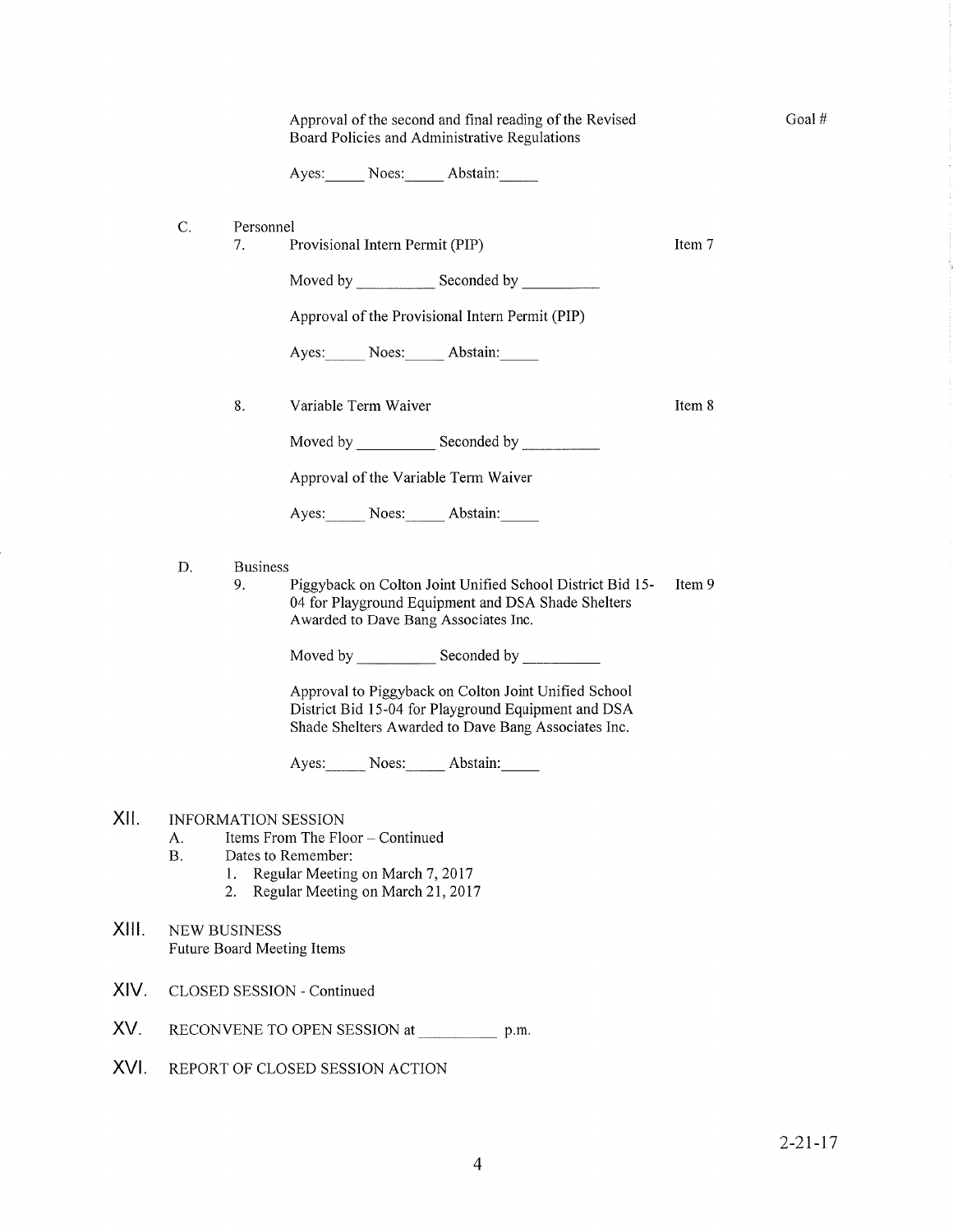# XVll. ADJoURNMENT

There being no further business to come before the Board at the regular meeting of February 21, 2017, is adjourned at p.m. by the Board President.

In compliance with the Americans with Disabilities Act, if you need special assistance to access the Board meeting room or to otherwise parlicipate at this meeting, including auxiliary aids or services, please contact Tonya Williams at (661) 122-0116. Notification at least 48 hours prior to the meeting will enable the District to make reasonable arrangements to ensure accessibility to the Board meeting room.

Any writings or documents that are public records and are provided to a majority of the governing board regarding an open session item on this agenda will be made available for public inspection on the District Web Site, www.westside.k12.ca.us or in the District Office located at 41914 50<sup>th</sup> St. West, Quartz Hill, CA 93536 during normal business hours  $(8:00$  a.m.  $-4:00$  p.m.).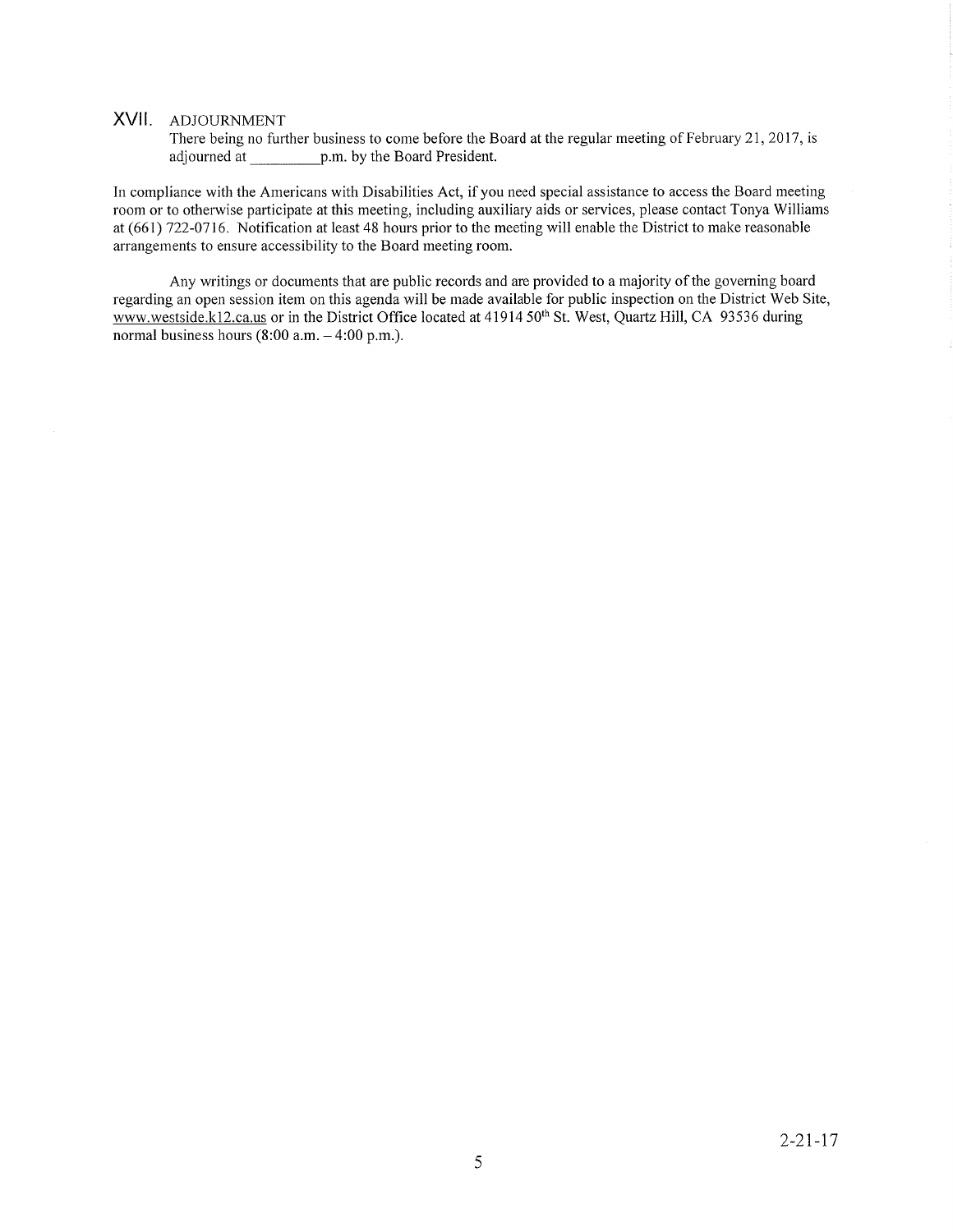# Core Beliefs and Board Goals 2016-2017

# The District uses data to create a learning-oriented culture for both staff and students which defines success in terms of improvement and progress.

### 1 WE BELIEVE THAT OUR TEACHERS AND STAFF ARE OUR MOST VALUABLE ASSETS AND RESOURCES

- $\omega^{(-15)}$  $\leftrightarrow$  A. Revenues will be placed in a separate account to pay for long term postemployment benefits
	- ❖ Annual Report by Business Services

## WE OPERATE WITH TRANSPARENCY, TRUST AND INTEGRITY, GOVERNING IN A DIGNIFIED, PROFESSIONAL MANNER, TREATING EVERYONE WITH CIVILITY AND RESPECT 2.

## WE ARE ABSOLUTELY COMMITTED TO PROVIDING A SAFE, DISTINGUISHED AND ENGAGING LEARNING ENVIRONMENT THAT ENSURES ALL STUDENTS LEARN TO THEIR HIGHEST POTENTIAL 3.

- èp A. Build a capacity of board and district staff in developing and monitoring data related to goals and priorities
- B. A key concern and priority for this governing board is improving the accuracy and consistency of grading which should measure what students know, as they play a crucial role in every aspect of student's academic lives and future lives as global citizens. Areas of concern are: 1) Grades reflect progressive and mastery of content. 2) They are predictable and understood by parents and third parties. 3) That non-academic factors are graded separately. 4) The system adopted is not overwhelming for teachers. èp
	- \* Annual Report by Educational Services

## WE ARE ABSOLUTELY COMMITTED TO PROVIDING THE NECESSARY FACILITIES TO MEET THE HOUSING AND EDUCATION NEEDS OF OUR CHANGING STUDENT POPULATION AND A VISION THAT PROMOTES AND SUPPORTS THEIR FUTURE 4

- <sup>2</sup> A. Modernize Cottonwood Elementary School and receive an annual update to the District's Master Facilities Plan while exploring and securing options to finance the plan.
	- f. Annual Report by Business Services